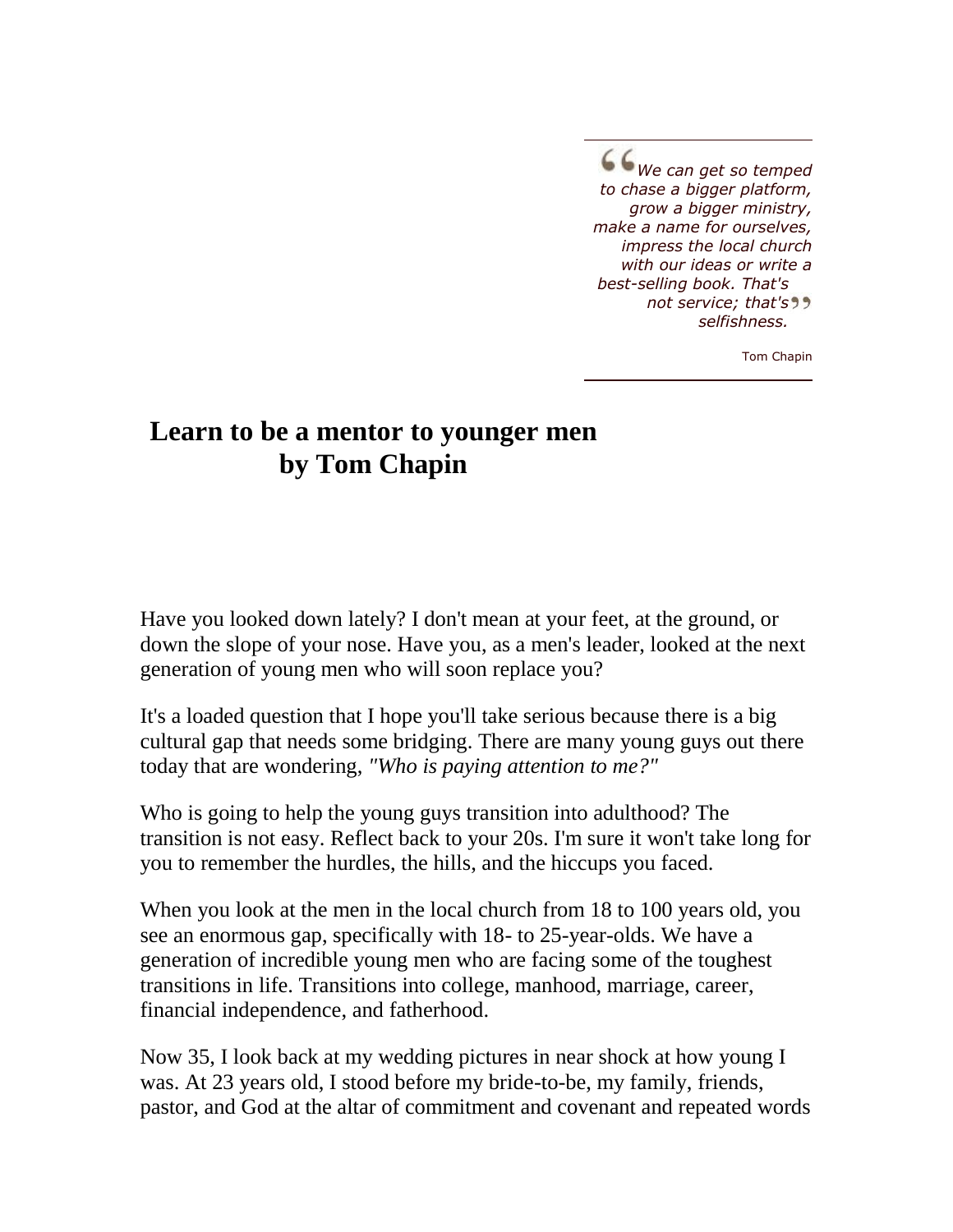and concepts I had no clue if I could live up to. And I didn't. I failed miserably in marriage. I struggled insecurely through career opportunities. I flunked out of college over and over, and I had zero discipline when it came to handling my finances.

The big question is, "Could this have been avoided?" I say, "Absolutely, without a doubt." In bright red ink Jesus said, "In this world you will have trouble." In other words, the troubles, the struggles, the pain, and the confusion were and are inevitable. But the outcomes of those troubled circumstances could have been very different if I had just one older man, with learned experience, make a small investment in my life and help guide me through the fog.

I believe you and I, as Kingdom leaders, have a responsibility to invest in the next generation. It would be selfish of us to focus our remaining years in leadership on ourselves. We can get so temped to chase a bigger platform, grow a bigger ministry, make a name for ourselves, impress the local church with our ideas or write a best-selling book. That's not service; that's selfishness.

"There is no greater legacy for a man to leave than wisdom," Howard Hendricks said.

He quotes Solomon...

Wisdom, like an inheritance, is a good thing And benefits those who see the sun. Wisdom is a shelter As money is a shelter, But the advantage of knowledge is this: That wisdom preserves the life of its possessor. (Ecc. 7:11-12)

Hendricks goes on to say, "Wisdom lasts. That's why Solomon urged young men to 'get wisdom.' To deprive them of what you can offer is like dying without a will."

How many young guys will possess wisdom because of you? How many young lives will be preserved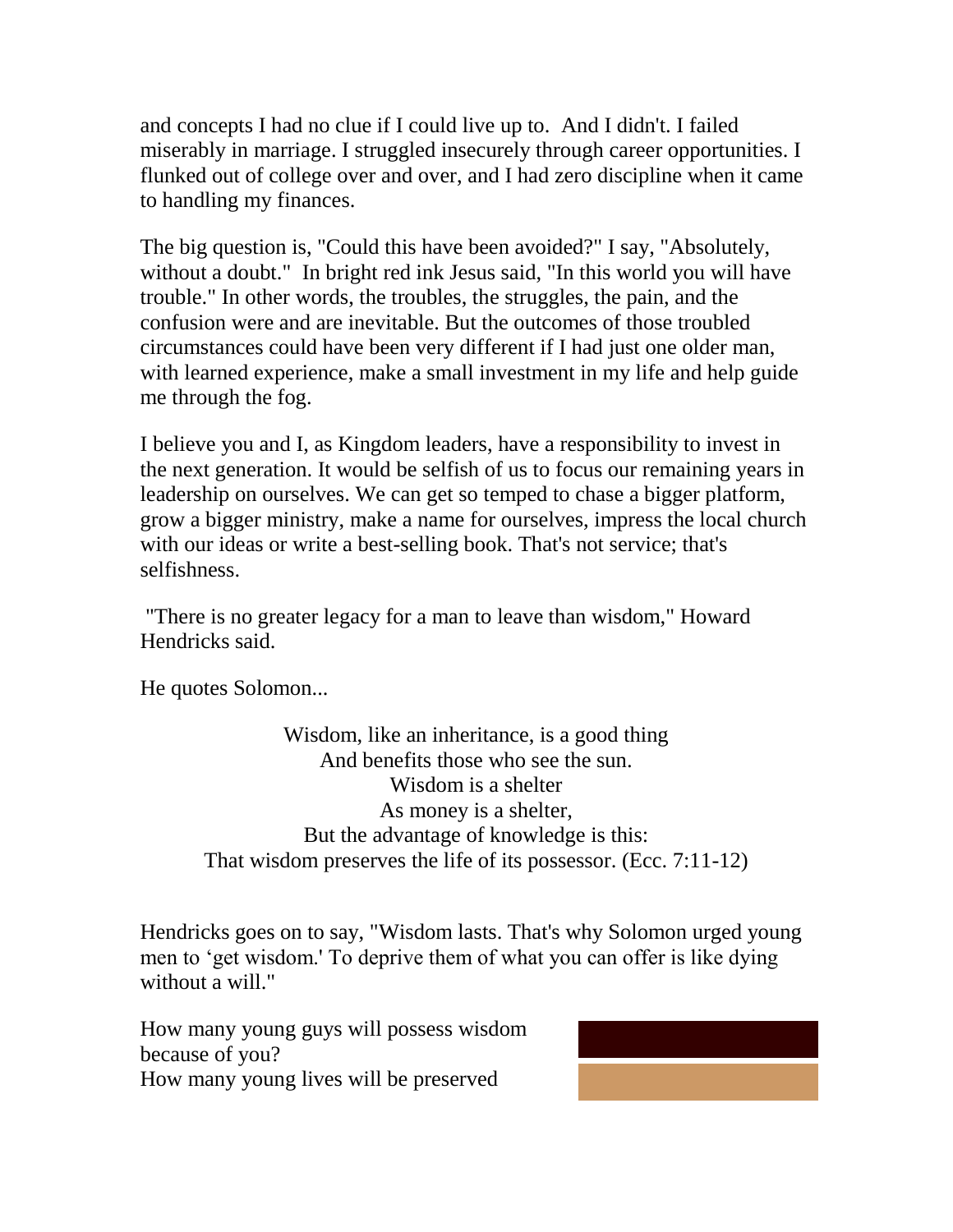because you cared enough to invest?

I know what many of you are thinking right now. You're concerned about not being able to relate. You fear getting rejected and if you're truly honest, you're a little intimidated because you don't understand their culture. The music, the tattoos, the dress, the nose rings, and the lingo are all a little much for you, the 'Boomer,' to understand. Am I right?

Here's the good news. Young guys are dying to have you take interest in their life. No joke. I don't care how many pairs of Dockers you own, the fact that you tuck your shirt in, wear loafers, or listen to country music. They still need to get wisdom from you! You and I come from a generation that taught us to be highly critical, and many of us are. They come from a generation that celebrates all things – even Dockers! They are after an experience; they want to express themselves for the unique creatures they are in life, faith, and relationships. My question to you is, "Will you help them? Will you invest?"

## **Let me give you some practical ideas for starting out:**

**1. Make an introduction and make yourself available.** I find that lunch is a great time to connect since we all need to eat. Spend one lunch a week investing in a young man's life.

## **2. Ask significant spiritual questions and master the art of listening.** Bob

Biehl said, "Ask shallow questions, get shallow answers; ask profound questions, get profound answers; ask no questions, get no answers." Go after the deep stuff.

**3. Take an interest in their culture.** Their music, clothes, and conversations might seem weird to you, but it's not to them. It's as normal to them as 'parting your hair' is to you. Take an interest, I think you'll find it fascinating and engaging.

**4. Make it a point to know their likes and dislikes.** This is just good advice in any friendship or relationship.

**5. Compliment their strengths.** God had given them unique gifts, talents, and strengths, just like you. As you encourage and compliment what you see, you will achieve far more in their lives than you'll ever know. You words will give them the confidence to take life's journey head on.